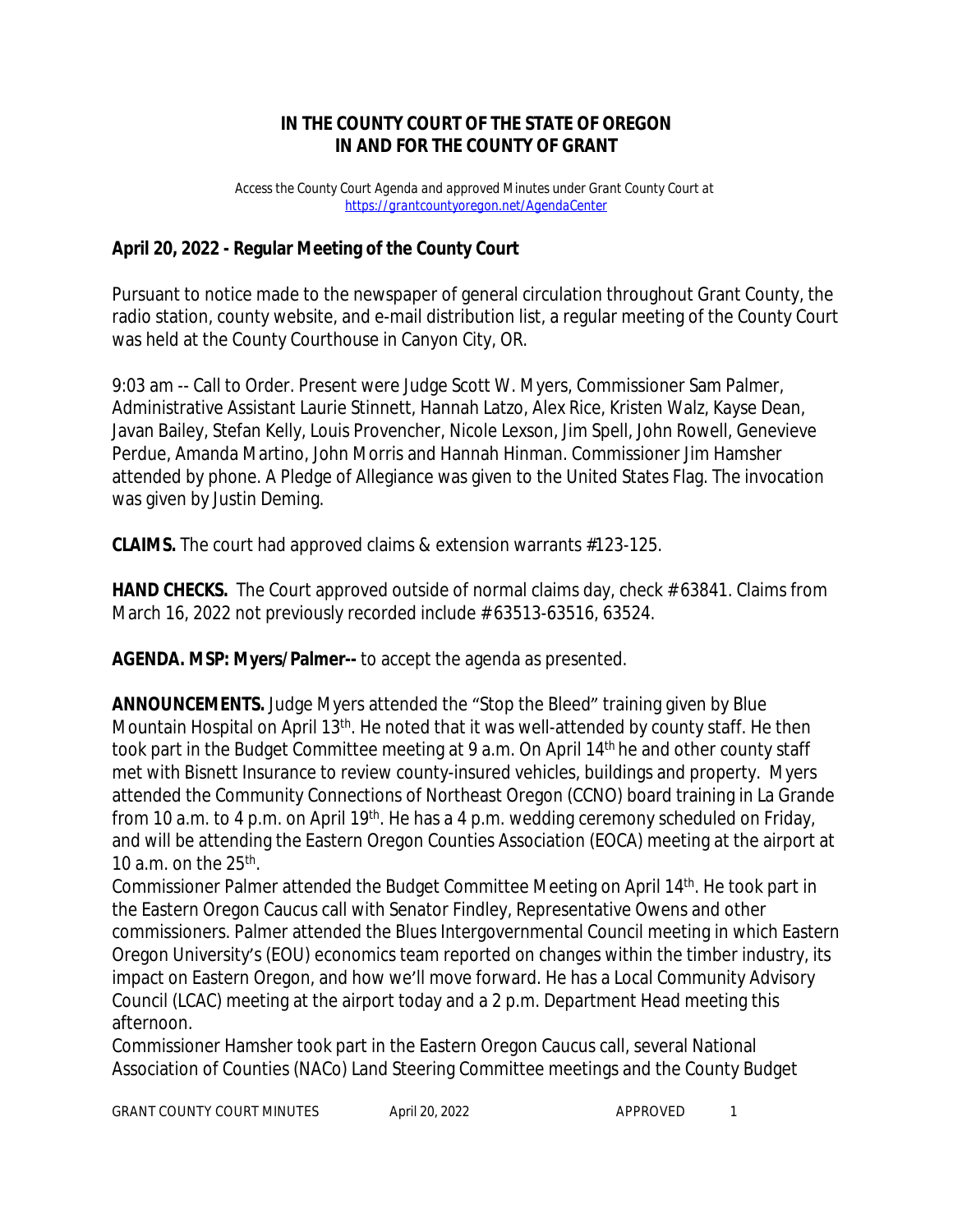Meeting. He will be attending the upcoming Eastern Oregon Counties (EOC) meeting.

**MINUTES. MSP: Myers/Palmer --** to approve the minutes of April 6<sup>th</sup> to reflect the "no" vote of Commissioner Palmer on Page 5, under "Committee Volunteers".

9:15 a.m. Move to General Orders due to technical issues for slideshow presentations

**JUNETEENTH HOLIDAY.** June 19<sup>th</sup> has been designated a state holiday commemorating the end of slavery. The county typically follows the state in designating paid holidays. **MSP: Palmer/Myers – to adopt Juneteenth as a paid holiday for county employees**.

**RESOLUTION 22-12.** To create a Capital Outlay category within the Relief Help Fund used to track American Rescue Plan funds.

**MSP: Myers/Palmer – to approve and circulate Resolution 22-12 for signatures as presented**.

**RESOLUTION 22-13.** To continue the established reserve funds: Fair Reserve, Equipment Reserve, Road Reserve, Airport Reserve, Courthouse Reserve and Unemployment Reserve. **MSP: Myers/Palmer - To approve and circulate Resolution 22-13 for signatures as presented.**

**FAIRGROUNDS.** Fairgrounds Manager Mindy Winegar submitted an entertainment contract for Kristi Kinsey and band to perform on August 13th, 2022.

**MSP: Myers/Palmer – To approve and sign the contract with Kristi Kinsey and band as presented.**

**EMERGENCY MANAGEMENT.** According to Emergency Management Coordinator Eric Bush, the State & Local Fiscal Recovery Funds final rule was implemented on April 1<sup>st</sup>, 2022. The rule simplifies the process for calculating reimbursement for revenue losses as a result of the COVID-19 pandemic. The rule states that recipients, like Grant County, who receive less than 10 million dollars under the American Recovery Program Act (ARPA) are not required to calculate the specific loss. The only requirement for the recipient is to select the standard allowance versus the option to calculate the loss.

**MSP: Palmer/Myers – To move that Grant County accept the standard allowance for revenue loss reimbursement as outlined on page 9 of the State and Local Fiscal Recovery Funds Overview.** 

9:30 a.m. Adjourn for five minute break Shaun Robertson entered

**NORTH FORK JOHN DAY WATERSHED COUNCIL (NFJDWC).** Executive Director Kristin Walz identified the mission of the NFJDWC, which is to restore and protect the natural resources that make up the North and Middle Fork John Day Watersheds. The Council encourages collaboration with people who live, work and play here. Their goal is to plan and implement restoration projects that are based on the best available science, promote native plant and

GRANT COUNTY COURT MINUTES April 20, 2022 APPROVED 2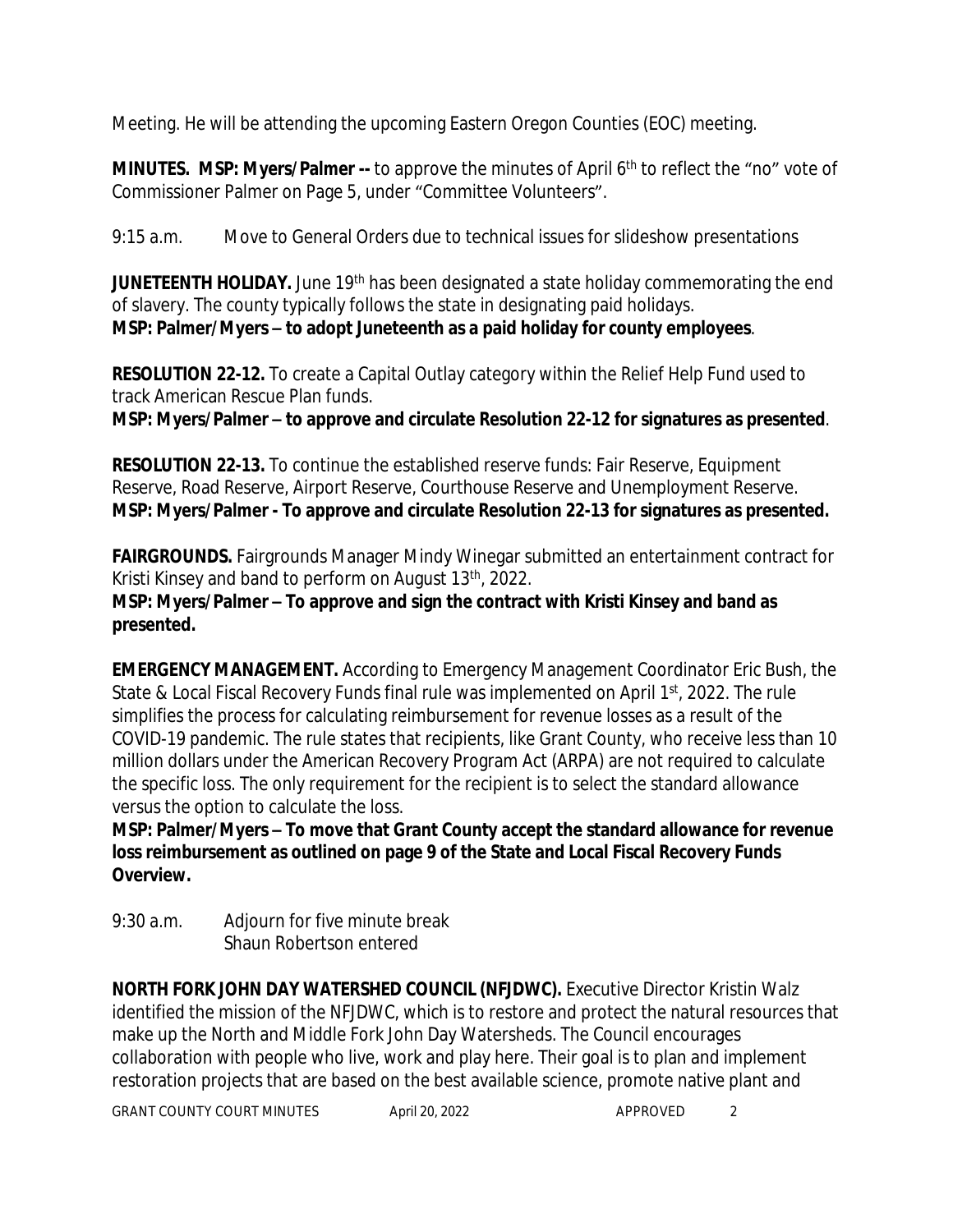wildlife species, respect culturally significant resources, and support the local rural communities. These efforts include Landowner Services, Monitoring & Research, and Restoration Projects. The slideshow presentation documented funding and expenditures, completed projects including spring development, juniper removal, conifer thinning, aspen stand protection, riparian planting and fencing, fish passage and salmonid and other habitat improvement and installation. She shared details of private and federal restoration projects, monitoring and research projects and upcoming projects. Commissioner Palmer asked about long-term change in water temperature. Retired fish biologist John Morris asked if the NFJDWC shared water monitoring data with other organizations; Shaun Robertson shared concerns that information is difficult for landowners and private citizens to obtain. Walz closed by sharing that Project Bids and Contracting information is now accessible on the NFJDWC website.

**BLUE MOUNTAIN LAND TRUST (BMLT)**. Conservation Director Amanda "Marty" Martino shared that BMLT is a non-profit land trust organization whose mission is to collaborate with communities and landowners to conserve and protect privately owned scenic, natural and working land that characterize the Blue Mountain region, extending from southeastern Washington through central Oregon. The Trust is involved in education, volunteer and advocacy/succession programs. The predominant tool used by BMLT is a conservation easement, which is defined as a voluntary agreement between a private landowner and a qualified entity that creates permanent limits on the use of the land. The Trust's current project list consists of 18 conservation easements and one purchased property, protecting over 22,500 acres of land and over 32 miles of streams and rivers. Their portfolio includes wheat farms and cattle ranches. Recent projects include a conservation easement on the 9,000 acre working cattle ranch, the Bennett Ranch, in Unity, Oregon. Phipps Meadows, three miles east of Austin Junction, was purchased by the Trust in June 2021. The land is comprised of 278 acres surrounded by national forest. It houses the headwaters of the Middle Fork of the John Day River, as well as Copper Creek, Little Phipps Creek and Phipps Creek. Commissioner Hamsher questioned whether the purchase by the Trust would affect the water rights easement held by the neighboring property owner. The Court asked that they be notified, in future, before the purchase of properties within the county. Shaun Robertson expressed concerns about the application process and the lack of land use controls within the county's current infrastructure. He stressed that the time to deal with land-use issues is during a permit process, noting that little recourse is available after the fact.

## 10:51 a.m. Adjourn for ten minute break

**COMPENSATION BOARD.** The Court discussed the formation of a County Compensation Board as required by ORS 204.116. Judge Myers noted that it should include 3-5 members from all walks of life who have knowledge of personnel and compensation management. Myers asked that the Court look at the structure of the board and advertise for letters of interest. **MSP: Myers/Palmer – to move forward with the creation of a compensation board as discussed.**